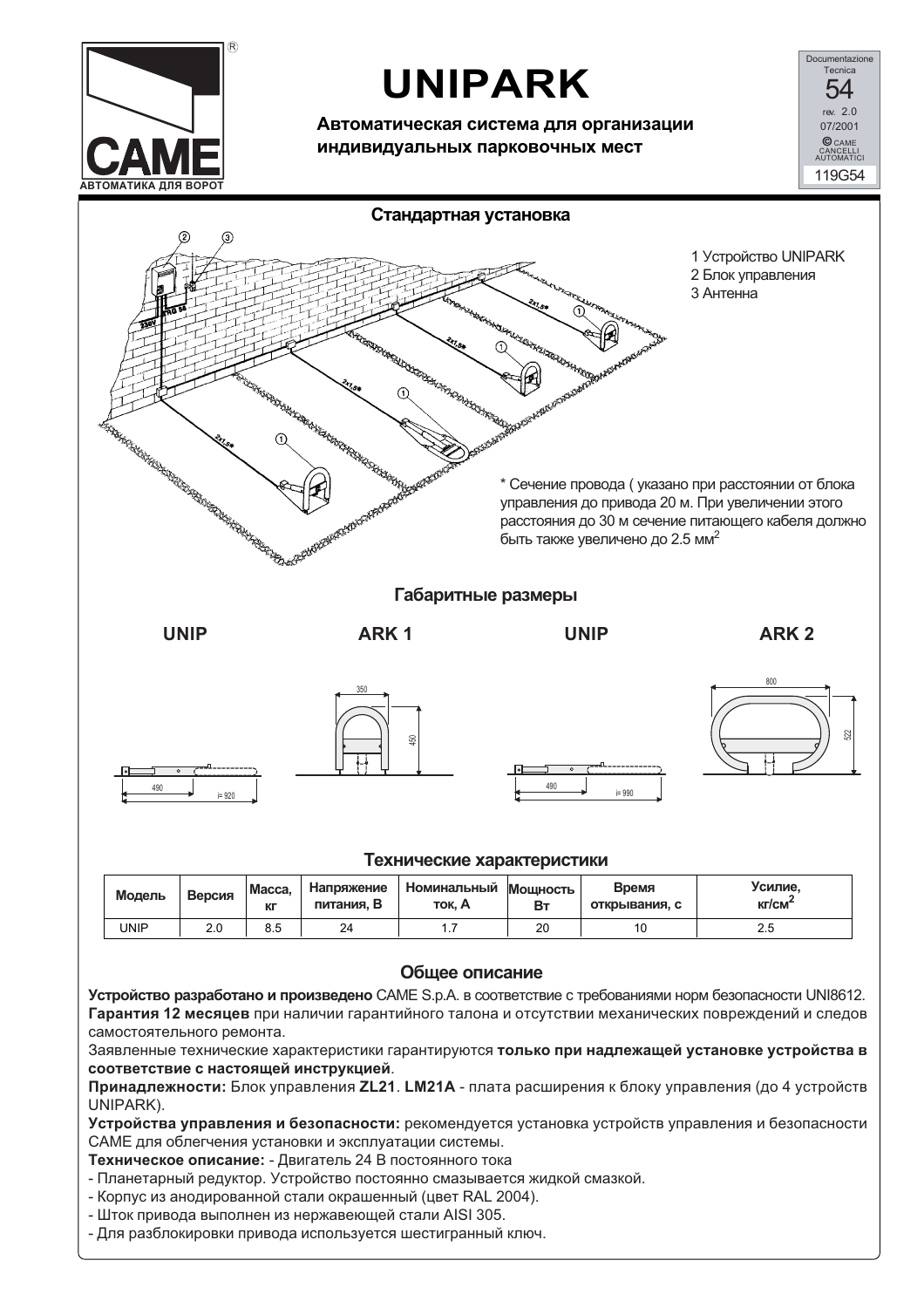

1) Подготовить закладные для электропроводки диаметром 3/8" минимум (В). Подготовить бетонное основание (А), на котором будет установлено основание устройства. Размеры бетонного основания 400х600 мм. глубина 100 мм.

2) Установить основание устройства (С) на бетонное основание и просверлить в бетоне четыре отверстия для анкеров. Установить в передние отверсия два пластиковых дюбеля (D) и прикрутить UNIPARK используя два винта (Е) макс. 8 мм.

3) Освободить вал (F): используя шестигранный ключ (6 мм) открутить два винта (G), затем снять кронштейн (L) ослабив винты (I).

4) Снять крышку (М) и проложить питающий кабель по трубе (В), установленной под землей (см. рис 1 -Рекомендуемый способ) или на земле как показано на рисунке 2. Подключить питающий кабель к колодке подключения (О).





5) Установить на место крышку и кронштейн (L). Заблокировать вал, закрутив два винта (G). Прикрепить кронштейн к основанию, использую винты (I). Зафиксировать UNIPARK с помощью установленных дюбелей (D) и винтов (E) в задних отверстиях. Затянуть болты.



6) Подключите провода (U) к колодке подключения (H) на блоке управления (клеммы M-N)

 $\overline{2}$